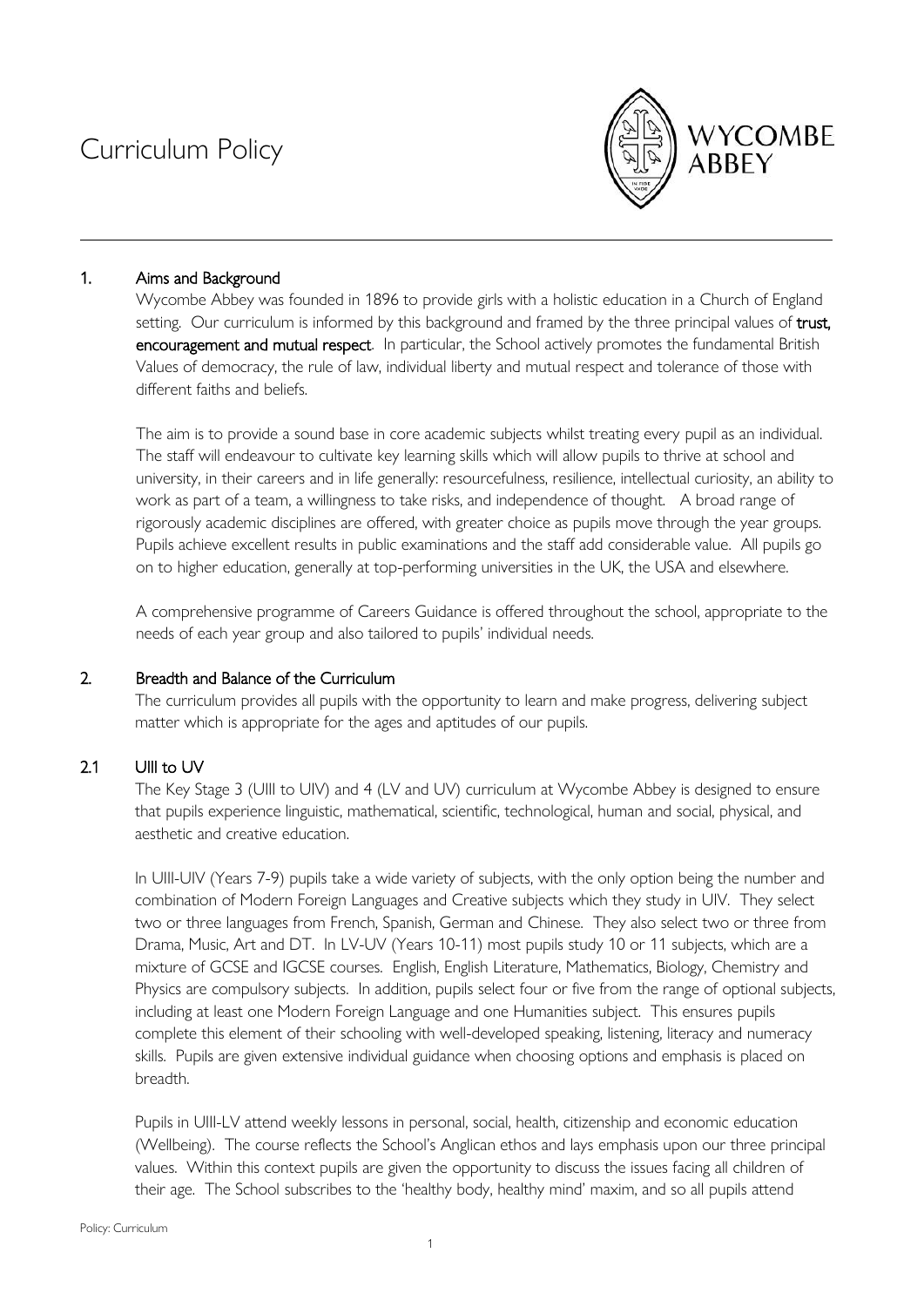weekly lessons in Physical Education. Pupils may pursue their own interests in PE as they move up the School.

# 2.2 Sixth Form (LVI and UVI)

In the Sixth Form pupils should have a free choice and have the opportunity to specialise or retain breadth. Again, pupils are given significant individual guidance with particular focus on the entry requirements and expectations of universities and on pupils' higher education and career aspirations. Pupils choose four subjects from a range of up to 24. In addition, all Sixth Form pupils follow an enrichment programme entitled the Carrington Award; as part of this they all write an extended essay which may lead to an Extended Project Qualification.

The Carrington Award includes a programme of weekly Sixth Form lectures; LVI Management, Leadership and Communication Conferences; UVI Community Service; and an extensive and carefully planned programme to support Higher Education applications. There is a series of Wellbeing events, focusing on topics such as self-defence, careers education and drugs and alcohol education.

## 3. Prep

The curriculum at all levels is supported by the setting of regular prep (homework). Teachers are expected to set prep which enhances and furthers the learning that takes place in the classroom. For UIII-UIV pupils there is a weekly prep timetable. In the UIII there are timetabled and supervised prep sessions, but all other pupils are expected to take a great deal of responsibility for managing their own time. Extra support is given for pupils who need it to complete their prep.

## 4. Beyond the Academic Curriculum

The academic curriculum at all levels is supported by a comprehensive programme of co-curricular activities which encompasses sport, music, drama, dance, art, engineering, debating, Duke of Edinburgh's Award Scheme, Young Enterprise, Model United Nations and much more. There are more than 30 sports on offer to pupils and the aim is to provide competitive opportunities for all pupils whatever their level of skill. The choices provide opportunities for pupils to develop their skills as an individual and as part of the team. Even in the case of sports such as fencing and squash an emphasis is placed on team ethos. Equally, in music and drama all abilities are catered for. All pupils have access to instrumental music lessons whether they are just starting out or have already gained their Diploma, and the Music department provides a wide range of occasions to perform, from small lunchtime concerts to grand performances at venues both in the UK and elsewhere. The Drama department offers performance opportunities in most year groups. A dance show, called Highlights, presents performances from more than 120 pupils.

## 4.1 Chapel and Charities

All pupils attend regular Chapel services. These services not only contribute to spiritual education but are also closely linked with our charity work. Chapel appeals are often designated to House charities, while the Chaplain, as chair of the Charities Committee, directs operations for whole-school causes. There are strong links with schools both near and far as part of its community outreach programme, including Cressex Community College in High Wycombe and St Patrick's College in Vanuatu.

#### 4.2 Educational Visits

Educational trips are a regular part of life at Wycombe Abbey. Most residential trips, especially overseas trips, take place during school holidays; while academic departments often take year groups on day trips during term time to museums, theatrical performances, outdoor education centres and the like. Pupils are also encouraged by their teachers to enter local and national competitions (e.g. Maths Challenge, Salters' Chemistry Competition), and some departments offer competitions within School (e.g. the English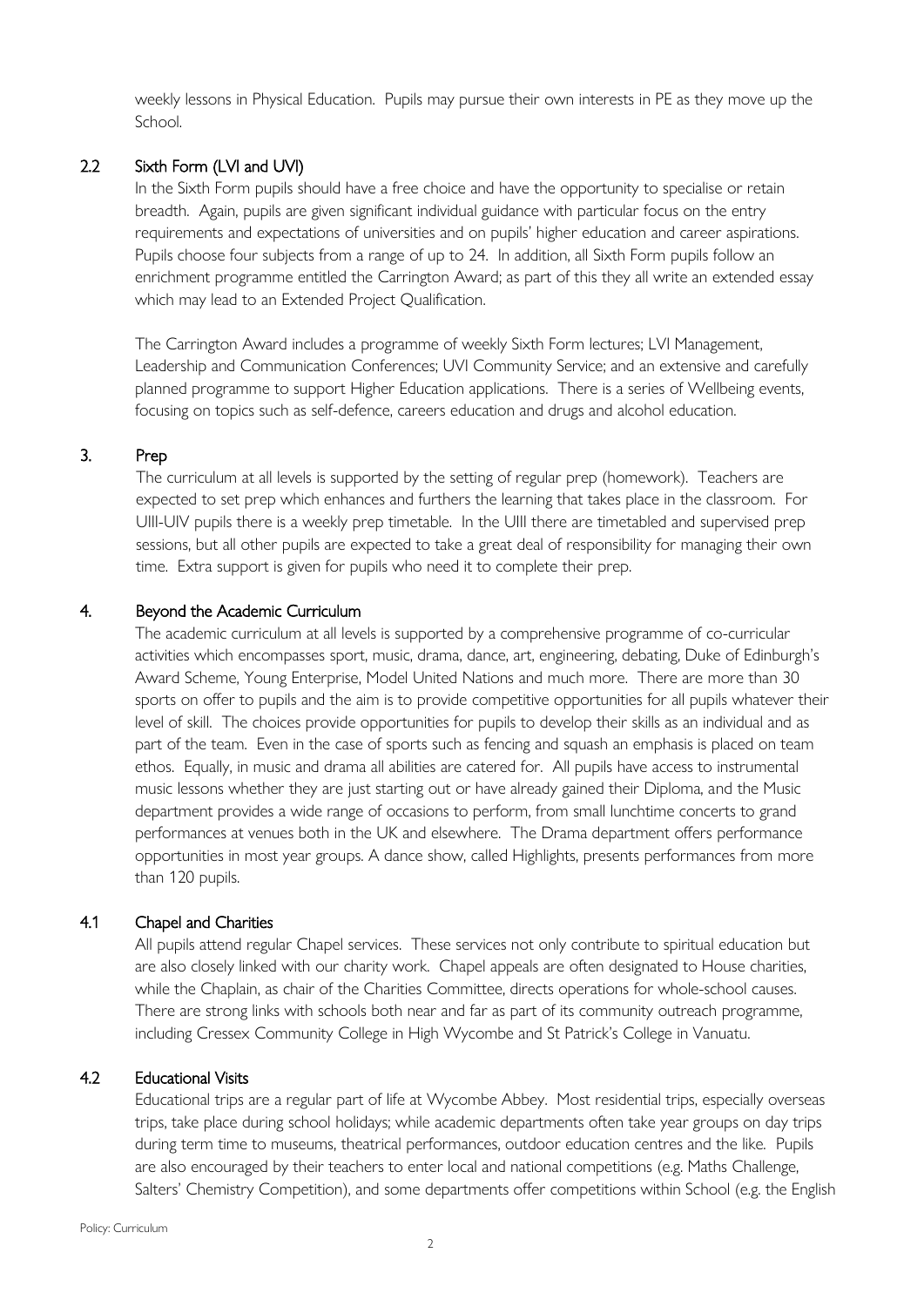Department runs several creative writing competitions). Many departments offer societies such as the Business Breakfast Club (Economics department), Debating Society (Pupil led) or Medical Society (Science department).

## 4.3 Careers

Careers advice and guidance plays a central role at Wycombe Abbey and is delivered across all years through a combination of Wellbeing sessions for lower school and for UV. The Carrington Award programme for LVI-UVI, year-specific events such as the UIII Fifteen Pound Challenge, LIV Careers Day, talks open to the whole school, such as the 'Breaking the Mould' events designed to introduce pupils to unusual or unfamiliar career paths and university courses, and career insight events, for example a LVI visit to a law firm. In UV all pupils sit the Morrisby Test and review their results and aspirations with an independent careers adviser. All UV-UVI pupils attend an annual Opportunities Fair and Careers Seminar. Careers guidance is also integrated within the curriculum, for example engineering challenges in Physics and author visits in English. Work experience is encouraged and all pupils are supported in order to gain suitable work experience placements, usually in the summer following UV or LVI years.

## 4.4 Wellbeing

All provisions and activities are a central part of our holistic education which prepares pupils for the opportunities, responsibilities and experiences of adult life. They are important, in tandem with the academic curriculum, in ensuring that pupils' educational, social, emotional and physical development and communication and language skills are appropriately developed.

The aim of the Relationship and Sex Education policy is to help and support pupils through their physical, emotional and moral development. (Refer to the Relationship and Sex Education policy for further information).

## 4.5 Online Safety

Pupils are given opportunities to apply and develop their ICT capability through the use of ICT tools to support their learning in all subjects and all pupils.

Pupils are taught what positive, healthy and respectful online relationships look like, the effects of their online actions on others and knowing how to recognise and display respectful behaviour online. This includes how to use technology safely, responsibly, respectfully and securely, and where to go for help and support when they have concerns about content or contact on the internet or other online technologies.

## 5. Monitoring Learning and Progress

Learning and progress are carefully monitored by teachers, Housemistresses, Tutors, Heads of Section and Senior Leadership, who all take an active role in ensuring pupils develop and reach their potential.

All staff subscribe to the view that pupils should gradually take more responsibility for their own learning as they progress through the School.

Monitoring takes the form of regular class work, prep and tests, as well as annual School examinations.

## 5.1 Cycle of Reporting

Wycombe Abbey has an annual cycle of reporting which ensures parents are kept informed of the academic and co-curricular progress of their daughter. The aim is to provide incisive, relevant and up-todate comments and data which assess a pupil's current performance and determine how she can continue to make progress. Given this aim, the information is also of significant importance to pupils and